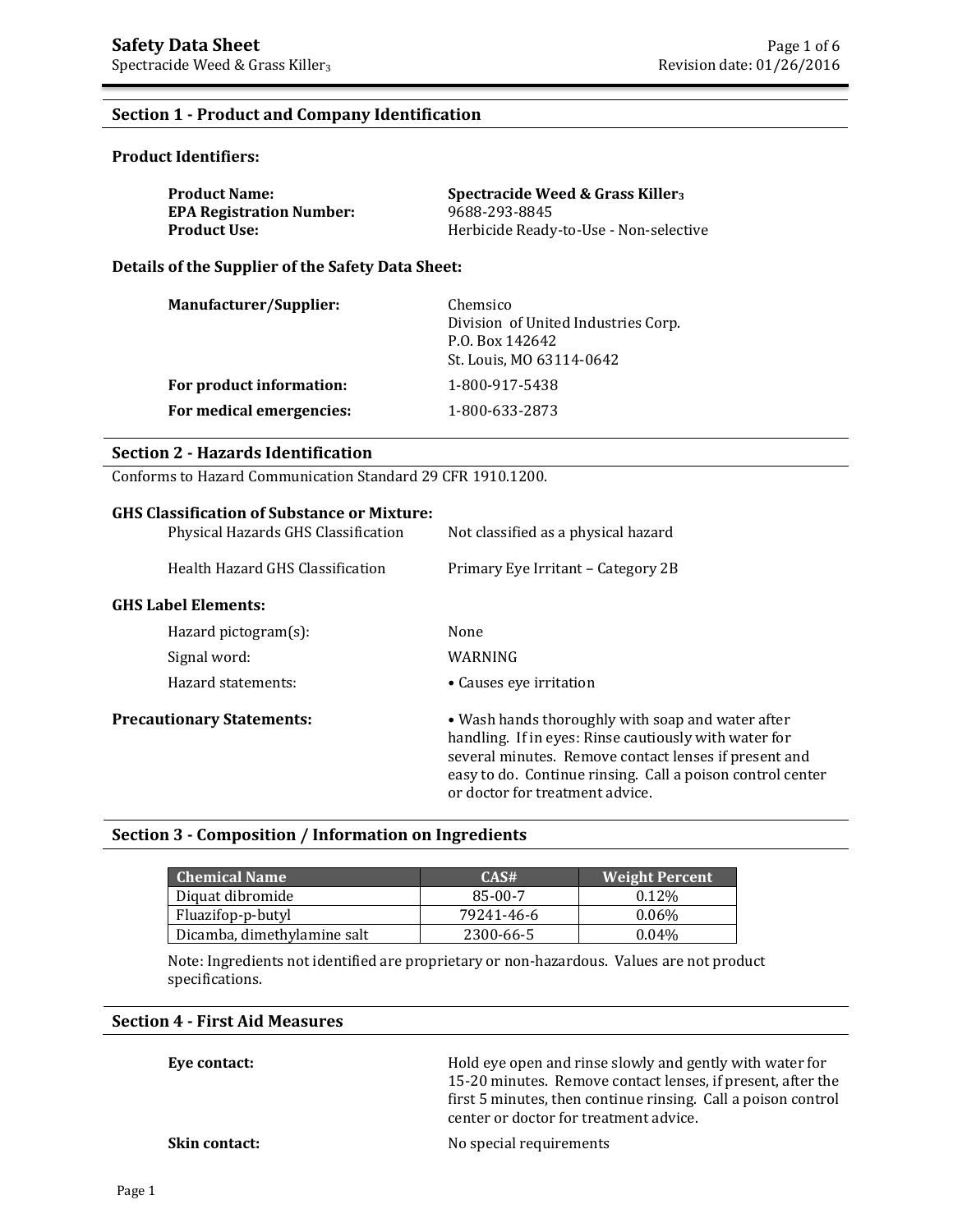| Inhalation:                                   | No special requirements                                                                                                                                                                                                                   |
|-----------------------------------------------|-------------------------------------------------------------------------------------------------------------------------------------------------------------------------------------------------------------------------------------------|
| Ingestion:                                    | No special requirements                                                                                                                                                                                                                   |
| Notes to physician:<br><b>General advice:</b> | None<br>If you feel unwell, seek medical advice (show the label<br>where possible). Ensure that medical personnel are aware<br>of the material(s) involved, and take precautions to protect<br>themselves. Keep out of reach of children. |

## **Section 5 - Fire Fighting Measures**

| <b>Flammable properties:</b>                   | Not flammable by OSHA criteria.                                                                                                                                                                                                              |
|------------------------------------------------|----------------------------------------------------------------------------------------------------------------------------------------------------------------------------------------------------------------------------------------------|
| Suitable extinguishing media:                  | Water fog, foam, $CO2$ , dry chemical                                                                                                                                                                                                        |
| Unsuitable extinguishing media:                | Not available                                                                                                                                                                                                                                |
| Specific hazards arising from the<br>chemical: | Container may melt and leak in heat of fire. Do not allow<br>run-off from firefighting to enter drains or water courses.                                                                                                                     |
| Protective equipment for firefighters:         | Firefighters should wear full protective clothing including<br>self-contained breathing apparatus.                                                                                                                                           |
| <b>Hazardous combustion products:</b>          | None known                                                                                                                                                                                                                                   |
| Sensitivity to mechanical impact:              | None known                                                                                                                                                                                                                                   |
| <b>Explosion data:</b>                         | Not available                                                                                                                                                                                                                                |
| Sensitivity to static discharge:               | Not available                                                                                                                                                                                                                                |
| <b>Personal precautions:</b>                   | Keep unnecessary personnel away. Do not touch or walk<br>through spilled material. Do not touch damaged containers<br>or spilled material unless wearing appropriate protective<br>clothing. Keep people away from and upwind of spill/leak. |

#### **Section 6 - Accidental Release Measures**

| <b>Personal precautions:</b>       | Remove all sources of ignition. Wear personal protective<br>equipment. Wash thoroughly after handling.                                                                                                                                                                                                                                                                                                                                                  |
|------------------------------------|---------------------------------------------------------------------------------------------------------------------------------------------------------------------------------------------------------------------------------------------------------------------------------------------------------------------------------------------------------------------------------------------------------------------------------------------------------|
| For emergency responders:          | If specialized clothing is required to deal with the spillage,<br>take note of any information in Section 8 on suitable and<br>unsuitable materials.                                                                                                                                                                                                                                                                                                    |
| <b>Environmental precautions:</b>  | Avoid dispersal of spilled material and runoff and contact<br>with soil, waterways, drains and sewers.                                                                                                                                                                                                                                                                                                                                                  |
| <b>Methods for containment and</b> |                                                                                                                                                                                                                                                                                                                                                                                                                                                         |
| cleaning up:                       | Stop leak if without risk. Move containers from spill area.<br>Before attempting clean up, refer to hazard data given<br>above. Small spills may be absorbed with earth, sand or<br>absorbent material swept up and placed in suitable,<br>covered, and labeled containers. Prevent large spills from<br>entering sewers or waterways. Contact emergency<br>services and supplier for advice. Never return spills in<br>original containers for re-use. |

#### **Section 7 - Handling and Storage**

**Precautions for safe handling:** Put on appropriate personal protective equipment (see Section 8). Do not use near heat, open flame or any other ignition source. Take measures to prevent the buildup of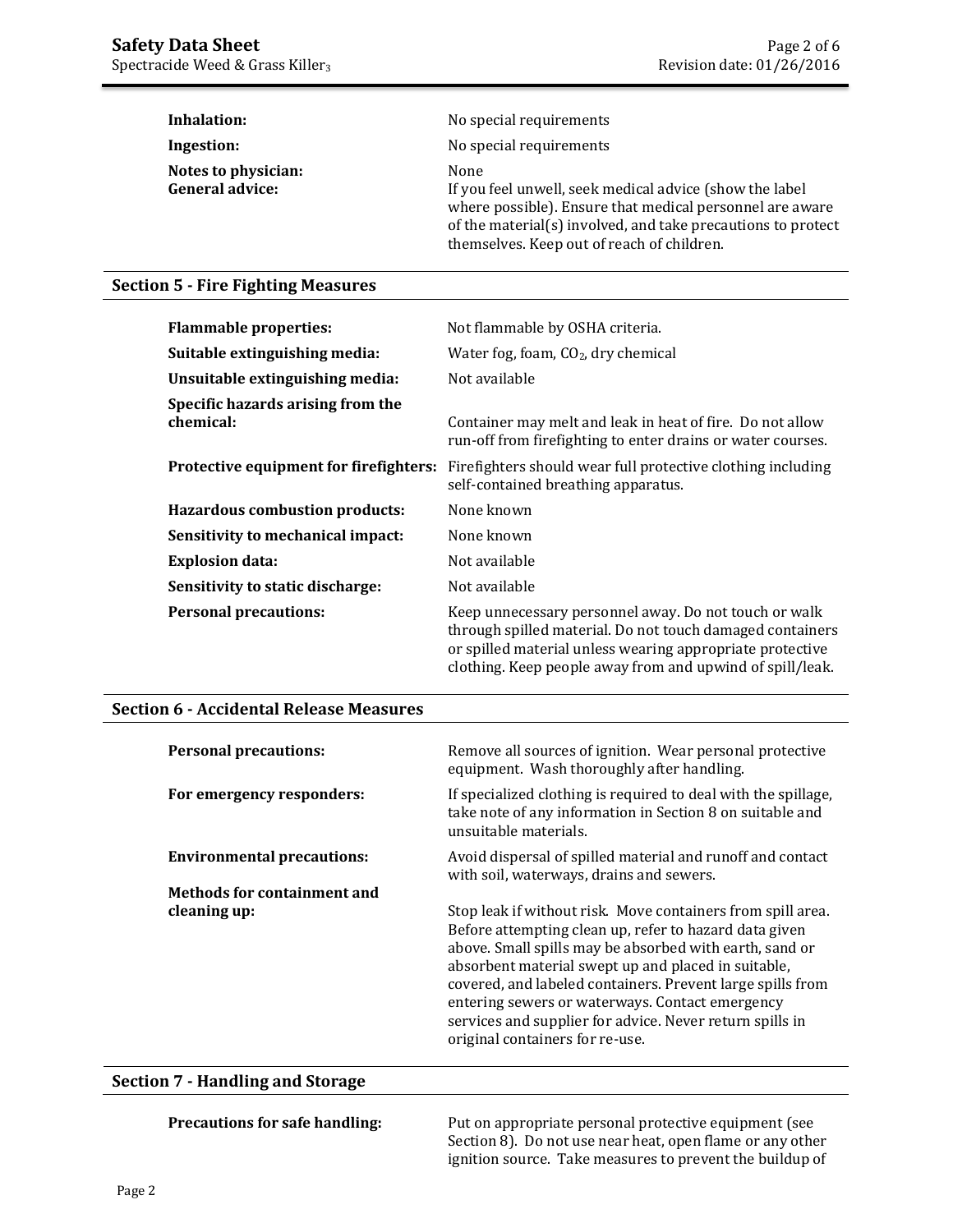|                 | electrostatic charge. Avoid contact with skin, eyes and<br>clothing. Use an appropriate respirator when adequate<br>ventilation is not available. Avoid breathing vapors or<br>spray mists of the product. |
|-----------------|------------------------------------------------------------------------------------------------------------------------------------------------------------------------------------------------------------|
| <b>Storage:</b> | Store product in a cool, dry place, out of reach of children.<br>Keep container closed when not in use. Keep away from<br>food, drink and animal feedingstuffs. Keep tightly closed.                       |
|                 | Non-refillable container. Do not reuse or refill this                                                                                                                                                      |
|                 | container. Place in trash or offer for recycling if available.                                                                                                                                             |

## **Section 8 - Exposure Controls / Personal Protection**

#### **Exposure guidelines:**

| <b>Components with Occupational Exposure Limits</b> |            |                                                            |  |            |                 |     |            |
|-----------------------------------------------------|------------|------------------------------------------------------------|--|------------|-----------------|-----|------------|
| <b>Exposure Limits</b>                              |            |                                                            |  |            |                 |     |            |
|                                                     |            | <b>ACGIH TLV</b><br><b>Supplier OEL</b><br><b>OSHA PEL</b> |  |            |                 |     |            |
| <b>Chemical name</b>                                |            | $mg/m^3$<br>ppm                                            |  | ppm        | $mg/m^3$        | ppm | $mg/m^3$   |
| Diquat dibromide                                    | <b>TWA</b> | Not listed                                                 |  | Not listed |                 |     | Not listed |
| Fluazifop-p-butyl                                   | TWA        | Not established                                            |  |            | Not established |     | 0.5        |
| Dicamba, dimethylamine salt                         | TWA        | Not established                                            |  |            | 0.5             |     | 0.5        |

**Engineering controls:** General ventilation normally adequate.

# **Personal protective equipment:**

| <b>Eye/Face protection:</b>            | During application, prevent entry into eyes. Wear safety<br>glasses with side shields if using in large applications.                                                                 |
|----------------------------------------|---------------------------------------------------------------------------------------------------------------------------------------------------------------------------------------|
| Skin and body protection:              | Wash hands after application. Wear long-sleeved shirt,<br>long pants, shoes and socks.                                                                                                |
| <b>Respiratory protection:</b>         | Where exposure guideline levels may be exceeded, use an<br>approved NIOSH respirator.                                                                                                 |
| <b>General hygiene considerations:</b> | Handle in accordance with good industrial hygiene and<br>safety practice. When using, do not eat or drink. Wash<br>hands before breaks and immediately after handling the<br>product. |

# **Section 9 - Physical & Chemical Properties**

| Appearance:                 | Clear                  |
|-----------------------------|------------------------|
| Color:                      | Amber                  |
| <b>Physical state:</b>      | Liquid                 |
| Odor:                       | Mild aromatic solvent  |
| Odor threshold:             | No data available      |
| pH:                         | $5.0 - 8.5$            |
| <b>Melting point:</b>       | No data available      |
| <b>Freezing point:</b>      | No data available      |
| <b>Boiling point:</b>       | No data available      |
| <b>Flash point:</b>         | $>$ 200 <sup>0</sup> F |
| <b>Evaporation rate:</b>    | No data available      |
| Flammability limits in air, |                        |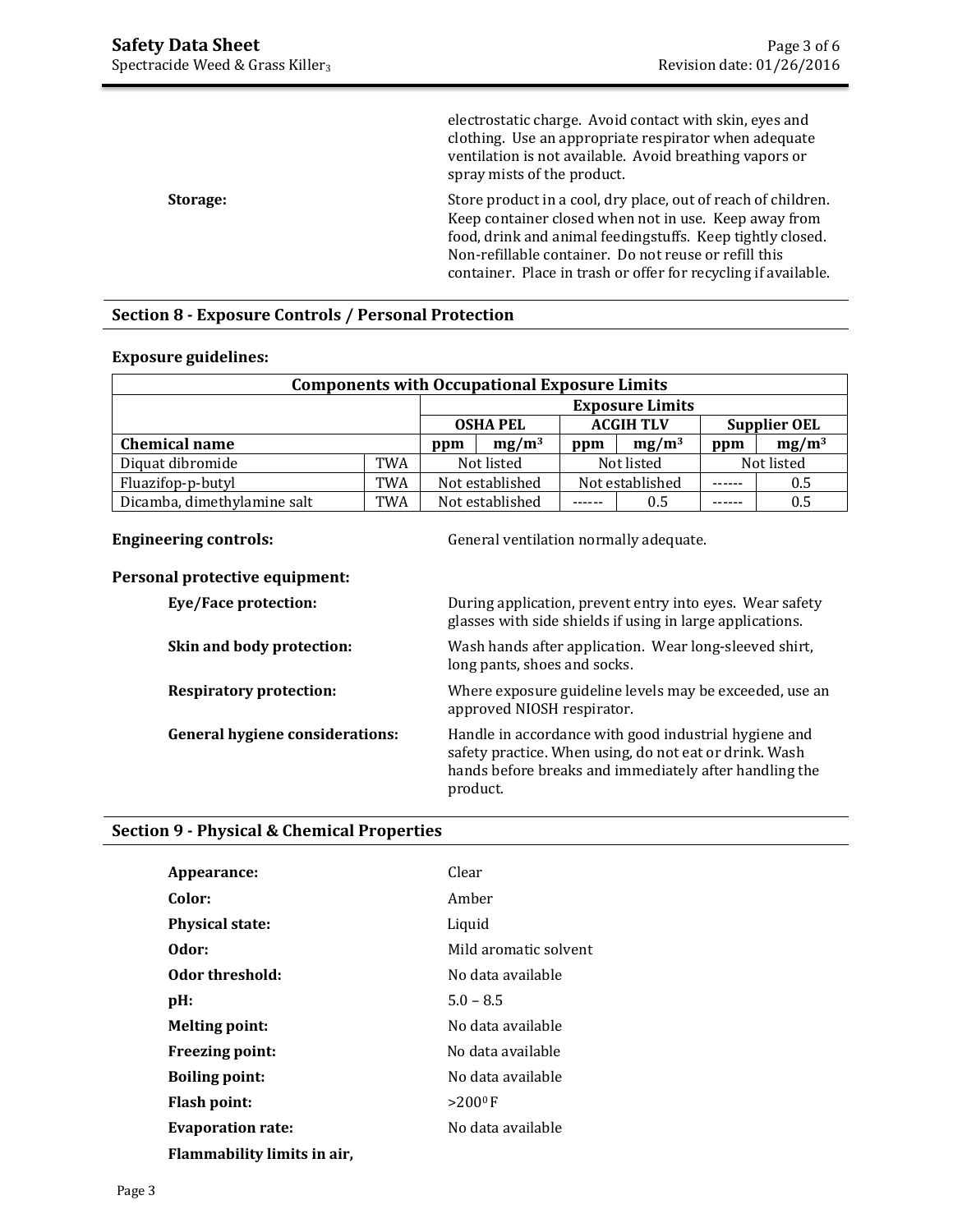| lower, % by volume:                                | No data available |
|----------------------------------------------------|-------------------|
| Flammability limits in air.<br>upper, % by volume: | No data available |
| Vapor pressure:                                    | No data available |
| Vapor density:                                     | No data available |
| Relative density @ 20°C:                           | 1.004             |
| Octanol/water coefficient:                         | No data available |
| Auto-ignition temperature:                         | No data available |
| <b>Decomposition temperature:</b>                  | No data available |
| Solubility:                                        | Soluble in water  |
| % Volatile organic compounds:                      | $\theta$          |

## **Section 10 - Chemical Stability & Reactivity Information**

# **Reactivity**

| Do not mix with other chemicals.<br>Avoid strong oxidizers. |
|-------------------------------------------------------------|
| Stable under recommended storage conditions.                |
| None known<br>Hazardous polymerization does not occur.      |
|                                                             |

# **Section 11 - Toxicological Information**

| Primary eye irritation:         | Causes moderate eye irritation (EPA tox. category III) |
|---------------------------------|--------------------------------------------------------|
| <b>Primary skin irritation:</b> | Non-irritating (EPA tox. category IV)                  |
| Acute dermal:                   | $LD_{50}$ > 5000 mg/kg (EPA tox. category IV)          |
| <b>Acute inhalation:</b>        | $LC_{50} > 2$ mg/L (EPA tox. category IV)              |
| Acute oral:                     | $LD_{50}$ > 5000 mg/kg (EPA tox. category IV)          |
| Sensitization:                  | Not a skin sensitizer.                                 |
| <b>Chronic effects:</b>         | No data available                                      |
| Carcinogenicity:                | No data available                                      |
| <b>Mutagenicity:</b>            | No data available                                      |
| <b>Reproductive effects:</b>    | No data available                                      |
| Teratogenicity:                 | No data available                                      |
| <b>Ecotoxicity:</b>             | No data available                                      |

## **Section 12 - Ecological Information**

| <b>Environmental effects:</b> | No data available           |
|-------------------------------|-----------------------------|
| <b>Aquatic toxicity:</b>      | Toxic to aquatic organisms. |
| Persistence / degradability:  | No data available           |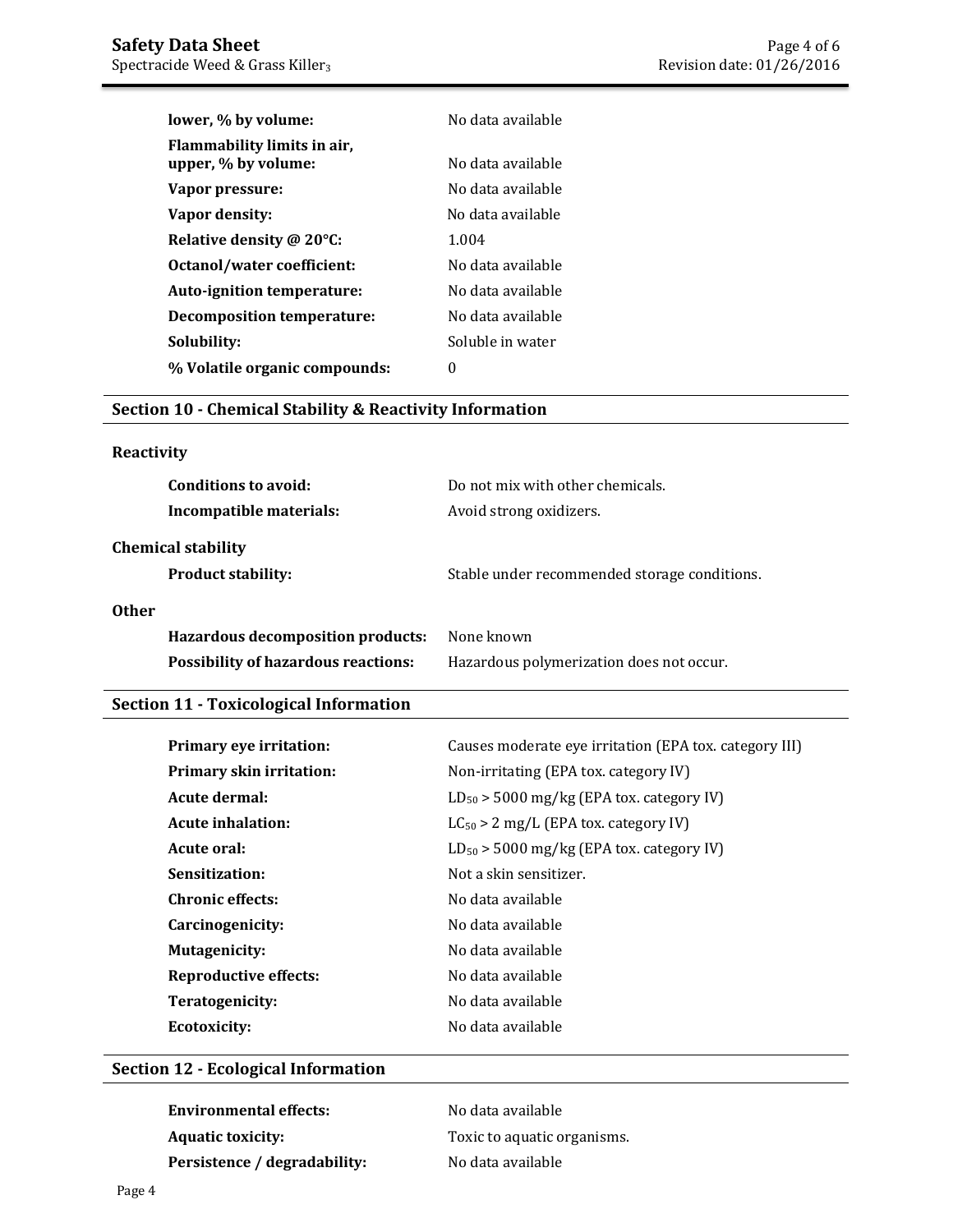| Bioaccumulation / accumulation:  | No data available |
|----------------------------------|-------------------|
| <b>Partition coefficient:</b>    | No data available |
| Mobility in environmental media: | No data available |
| Chemical fate information:       | No data available |

# **Section 13 - Disposal Considerations**

| Waste codes:                            | Not available                                          |
|-----------------------------------------|--------------------------------------------------------|
| <b>Disposal instructions:</b>           | Dispose in accordance with all applicable regulations. |
| Waste from residues/unused<br>products: | Not available                                          |
| Contaminated packaging:                 | Not available                                          |

# **Section 14 - Transportation Information**

| <b>U.S. Department of Transportation</b><br>(DOT): | Not regulated                                                                                                          |
|----------------------------------------------------|------------------------------------------------------------------------------------------------------------------------|
| <b>IATA:</b>                                       |                                                                                                                        |
| For quantities $<$ 5kg/5L ship as:                 | Not regulated                                                                                                          |
| For quantities $\geq$ 5kg/5L ship as:              | UN3082, Environmentally Hazardous Substance, Liquid,<br>N.O.S., (Fusilade), Marine Pollutant, Limited Quantity, 9, III |
| IMDG:                                              |                                                                                                                        |
| For quantities $<$ 5kg/5L ship as:                 | Not regulated                                                                                                          |
| For quantities $\geq 5 \frac{kg}{5L}$ ship as:     | UN3082, Environmentally Hazardous Substance, Liquid,<br>N.O.S., (Fusilade), Marine Pollutant, Limited Quantity, 9, III |

# **Section 15 - Regulatory Information**

| 29 CFR 1910.1200 hazardous chemical<br><b>Occupational Safety and Health</b> |                |
|------------------------------------------------------------------------------|----------------|
| <b>Administration (OSHA):</b>                                                | N <sub>0</sub> |
| <b>CERCLA (Superfund) reportable</b><br>quantity:                            | Not available  |
| <b>Hazard categories</b>                                                     |                |
| <b>Superfund Amendments and Reauthorization Act of 1986 (SARA):</b>          |                |
| Immediate Hazard                                                             | N <sub>0</sub> |
| Delayed Hazard                                                               | No.            |
| Fire Hazard                                                                  | N <sub>0</sub> |
| Pressure Hazard                                                              | N <sub>0</sub> |
| Reactivity Hazard                                                            | N <sub>0</sub> |
| <b>Section 302 extremely hazardous</b>                                       |                |
| Substance:                                                                   | N <sub>0</sub> |
| Section 311 hazardous chemical:                                              | N <sub>0</sub> |
| Clean Air Act (CAA):                                                         | Not available  |
| <b>Clean Water Act (CWA):</b>                                                | Not available  |
| <b>State regulations:</b>                                                    | None           |